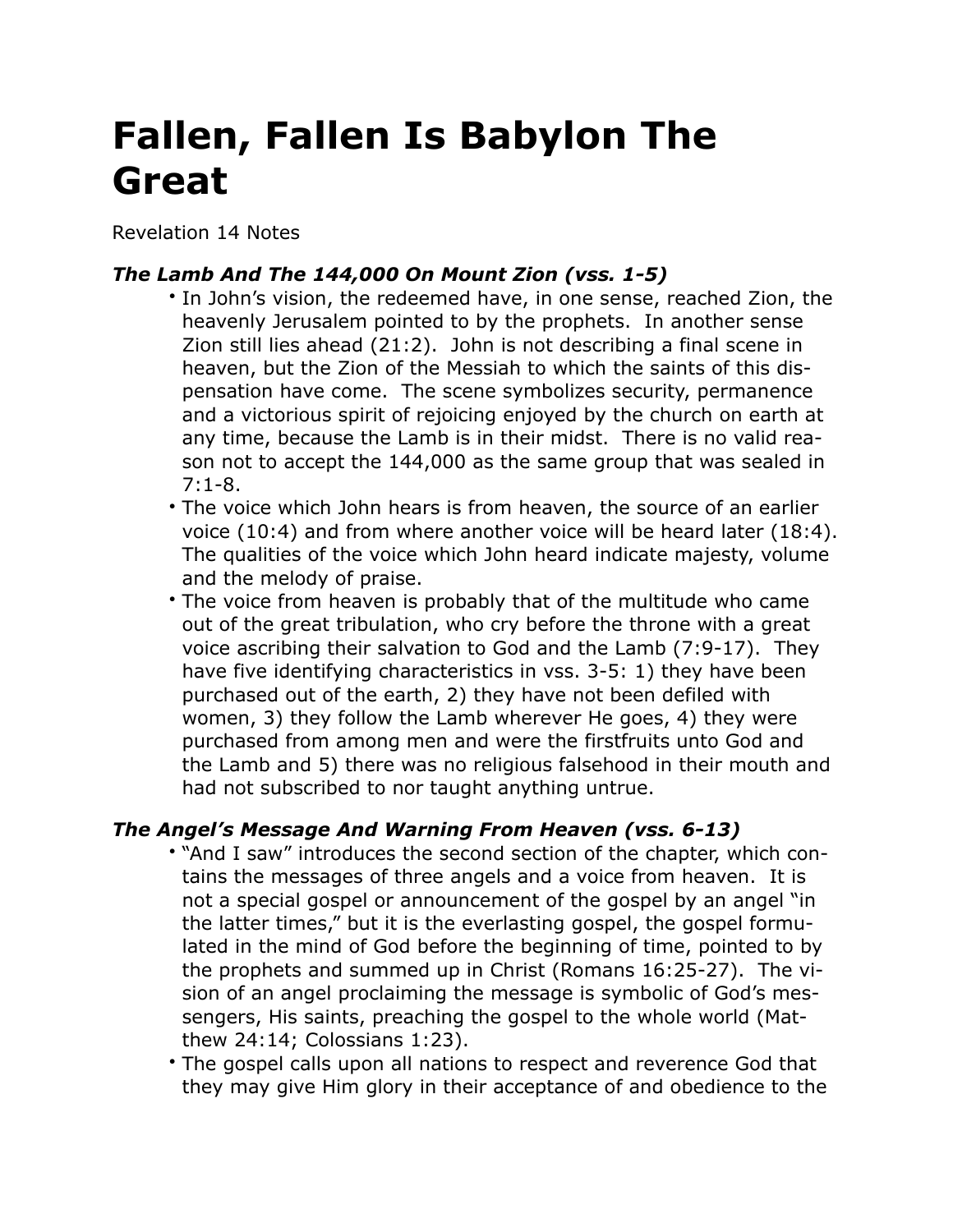faith of the gospel (1 Peter 4:11). Reverence for God and glory to Him through accepting and obeying His truth leads to faithful devotion to Him in worship (1 Thessalonians 1:9). Judgment should motivate and bring men to repentance (Acts 17:30). The judgment referred to here is the hour in which God is to judge Babylon.

- Babylon is here introduced for the first time, and the second angel announces the good news that as an act of divine judgment Babylon is fallen. The wine of Rome, as of Babylon, was the intoxicating influence of her vices and her wealth; but viewed from another point it was the wine of wrath, the wrath which overtakes sin (cf. Psalm 75:8).
- The third angel's message declared the consequence of worshiping the beast and his statue; it is a voice from heaven crying against the idolatry of emperor worship supported by the Roman system (13:14-18). The message is announced to deter all men from false worship, but to those of John's day it laid special emphasis on the cult of emperor worship.
- The wrath of God is His righteous indignation, which is warned against many times in the epistles (Romans 1:18; 3:5; Ephesians 5:6; Colossians 3:6), and which the worshiper of the beast and his image must now drink. Now these shall be tormented with fire and brimstone instead of the sword as in the message of Jeremiah (25:27-29).
- As the day of the righteous is a glorious, eternal day, the night of the wicked is a dreadful, eternal night; the two abide side by side, continuing simultaneously. This was a terrible price to pay for rejecting Christ and bowing to Caesar as Lord.
- The opposition of the beast in demanding worship of the emperor image supplied the trial of faith that worked patience, as the saints kept the commandments of God and the faith which has Jesus as its object. These words of encouragement and assurance to the saints are from the Lord, not John.
- The third angel sets forth the consequence befalling those who would prolong their life on earth by worshiping the beast and his image. There is next revealed by the voice from heaven the destiny of those who refuse to burn the incense demanded by the empire; their earthly life may be terminated by force, but the real life continues in glory.

## *The Vision Of Harvest And Vintage Of The Earth (vss. 14-20)*

• Some aspect of judgment is symbolized by the white cloud. The victorious Christ is enthroned upon it (cf. 1:13), and He has in His hand a sickle, an instrument of harvest.